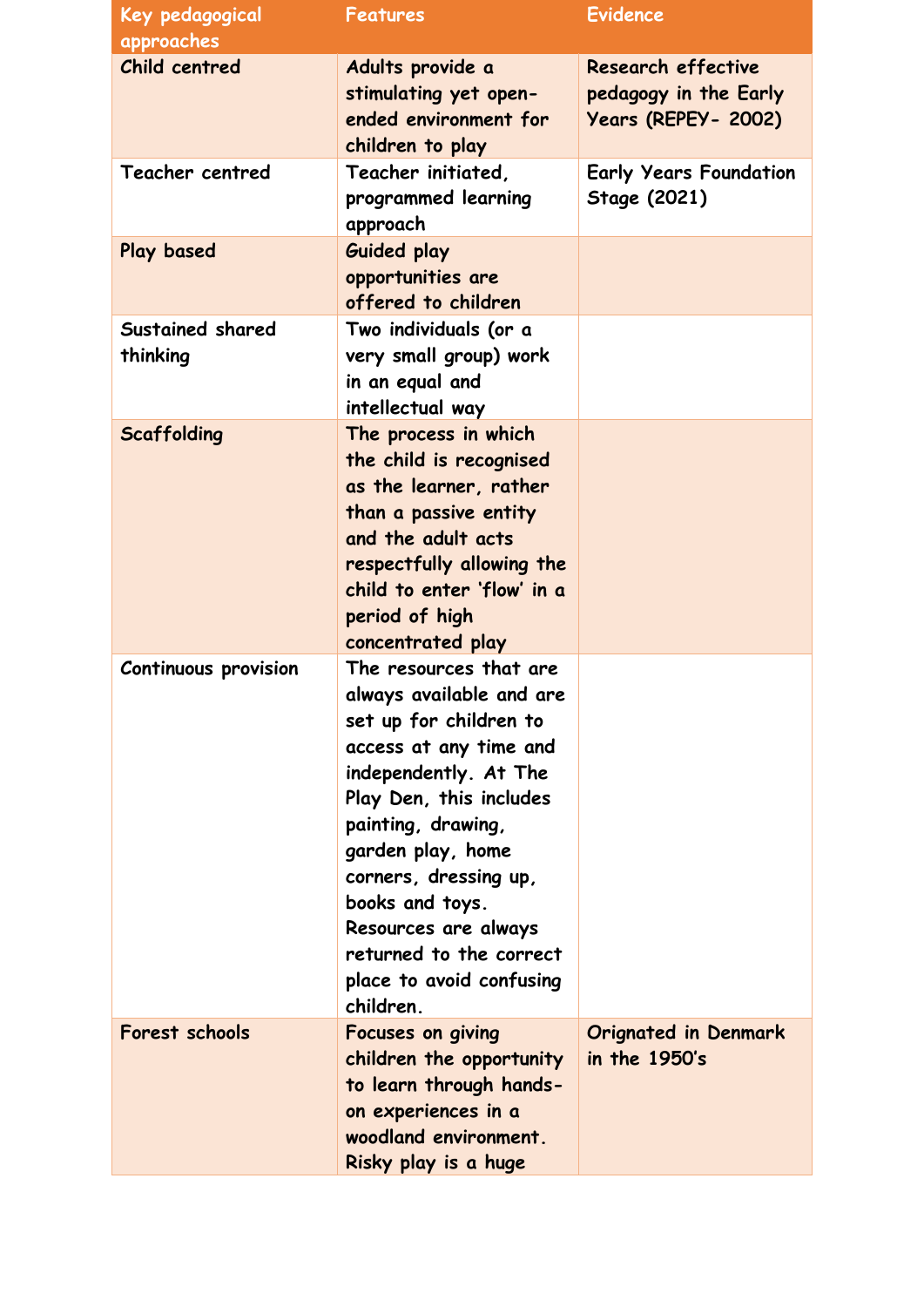|                           | part of forest<br>schooling; teaching<br>children to engage with<br>risk and to understand<br>their limits too.                                                                                                                                                                                                                                        |                                                                                                                          |
|---------------------------|--------------------------------------------------------------------------------------------------------------------------------------------------------------------------------------------------------------------------------------------------------------------------------------------------------------------------------------------------------|--------------------------------------------------------------------------------------------------------------------------|
| The Curiosity<br>Approach | It takes ideas from<br>Steiner, Reggio,<br>Montessori and Te<br>Whāriki, but most<br>importantly it's about<br>providing a safe and<br>comfortable environment<br>for children to be<br>curious. One of the key<br>principles is using<br>natural materials and<br>neutral backgrounds<br>that prevent<br>overstimulation.                             | The Curiosity Approach<br>is a pedagogy<br>developed by Lydnsey<br>Hellyn and Stephanie<br><b>Bennett</b>                |
| <b>Schemas</b>            | Trajectory, orientation,<br>connection, rotation,<br>enclosing, enveloping,<br>positioning and<br>transporting: the<br>fascinations that<br>children obsess over<br>during different stages<br>in their development.<br><b>Understanding and</b><br>encouraging children to<br>develop within these<br>schemas is key to this<br>early years pedagogy. | Piaget and Athey                                                                                                         |
| Every child a talker      | Creating language rich<br>environments full of<br>adult narrative and<br>dialogue. The adult role<br>modelling new words and<br>phrases to children. The<br>art of extending a<br>child's early language                                                                                                                                               | Every child a Talker:<br>Guidance for early<br>language lead<br>practitioners. Dept.<br>for schools and families<br>2008 |